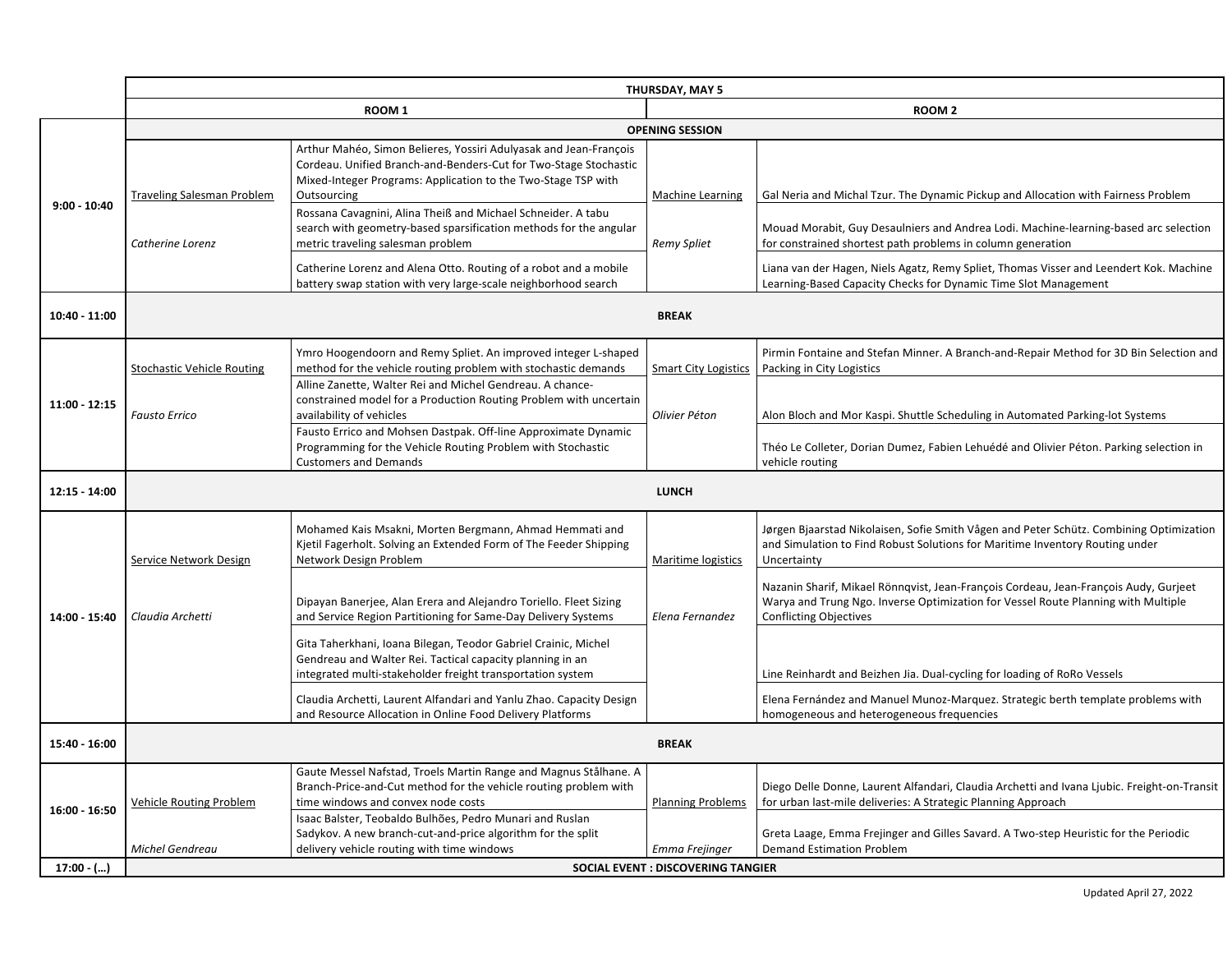|                | FRIDAY, MAY 6                            |                                                                                                                                                                                                                                                                                                                                                                                               |                                        |                                                                                                                                                                                                                                                                                                                              |  |
|----------------|------------------------------------------|-----------------------------------------------------------------------------------------------------------------------------------------------------------------------------------------------------------------------------------------------------------------------------------------------------------------------------------------------------------------------------------------------|----------------------------------------|------------------------------------------------------------------------------------------------------------------------------------------------------------------------------------------------------------------------------------------------------------------------------------------------------------------------------|--|
|                | ROOM <sub>1</sub>                        |                                                                                                                                                                                                                                                                                                                                                                                               |                                        | ROOM <sub>2</sub>                                                                                                                                                                                                                                                                                                            |  |
| $9:00 - 10:40$ | <b>Scheduling Problems</b><br>Ola Jabali | Benedikt Bienhuels, Antonio Frangioni, Francesco Geraci and<br>Samuela Carosi. A Framework for Disruption Management in the<br>Integrated Timetabling, Bus Scheduling and Driver Scheduling<br>Problem<br>Tommaso Schettini, Michel Gendreau, Ola Jabali and Federico<br>Malucelli. Pattern-Based Timetables for Metro Lines<br>Theodoti Kerama and Konstantinos Zografos. A Two-Stage Multi- | <b>Location Problems</b><br>Nabil Absi | Gita Taherkhani, Sibel Alumur Alev and Mojtaba Hosseini. Robust-stochastic models for<br>profit maximizing hub location problems<br>Riccardo Giusti, Daniele Manerba, Teodor Gabriel Crainic and Roberto Tadei. Time-<br>space multi-network formulation for the Synchromodal Location-Transshipment<br>Problem              |  |
|                |                                          | Objective framework for investigating airport schedule efficiency,<br>fairness, flexibility, and regularity trade-offs<br>Tommaso Schettini, Michel Gendreau, Ola Jabali and Federico<br>Malucelli. A Heuristic Algorithm for the Capacitated Demand-Driven<br><b>Metro Timetabling Problem</b>                                                                                               |                                        | Sara Ahmed, Ana María Anaya-Arenas and Iván Contreras. Hub location and routing<br>with private fleet and optional carrier partial delivery<br>Thibault Prunet, Nabil Absi, Valeria Borodin and Diego Cattaruzza. Branch-Cut-and-Price<br>Algorithm for an Integrated Storage Location Assignment and Picker Routing Problem |  |
| 10:40 - 11:00  | <b>BREAK</b>                             |                                                                                                                                                                                                                                                                                                                                                                                               |                                        |                                                                                                                                                                                                                                                                                                                              |  |
|                | <b>Stochastic Programming</b>            | Adrian Serrano, Javier Faulin and Luis Cadarso. A strategic multistage<br>tactical two-stage stochastic optimization model for the airline fleet<br>management problem                                                                                                                                                                                                                        | <b>Drones Logistics</b>                | Alexander Rave, Pirmin Fontaine and Heinrich Kuhn. Tactical Fleet Planning for Parcel<br>Delivery with Trucks and Drones                                                                                                                                                                                                     |  |
| 11:00 - 12:15  | Janosch Ortmann                          | Marlin Ulmer, Justin Goodson and Barrett Thomas. Optimal Service<br><b>Time Windows</b>                                                                                                                                                                                                                                                                                                       | Louis-Martin<br>Rousseau               | Hang Zhou, Chun Cheng, Louis-Martin Rousseau and Hu Qin. A Branch-and-Price<br>Algorithm for the Vehicle Routing Problem with Drones                                                                                                                                                                                         |  |
|                |                                          | Julien Keutchayan, Michael Hewitt, Walter Rei and Janosch<br>Ortmann. Two scenario reduction methods: applications in Transport<br>Planning                                                                                                                                                                                                                                                   |                                        |                                                                                                                                                                                                                                                                                                                              |  |
| 12:15 - 14:00  |                                          |                                                                                                                                                                                                                                                                                                                                                                                               | <b>LUNCH</b>                           |                                                                                                                                                                                                                                                                                                                              |  |
|                | Vehicle Routing Problem                  | Matteo Petris, Claudia Archetti, Diego Cattaruzza, Maxime Ogier and<br>Frédéric Semet. A branch-price-and-cut algorithm for the Multi-<br>Commodity two-echelon Distribution Problem                                                                                                                                                                                                          | <b>Smart City Logistics</b>            | Joachim Daduna and Julia Pahl. Smart city logistics as an essential element in the<br>revitalization of inner-city centers                                                                                                                                                                                                   |  |
| 14:00 - 15:40  | Fabien Lehuédé                           | Emeline Leloup, Célia Paquay and Thierry Pironet. A Capacitated<br>Vehicle Routing Problem with pickups, Time Windows and 3D packing<br>constraints: a mathematical formulation                                                                                                                                                                                                               | <b>Teodor Gabriel</b><br>Crainic       | Onkar Kulkarni, Mathieu Dahan and Benoit Montreuil. Large-Scale Hyperconnected<br>Relay-Based Transportation Network Design                                                                                                                                                                                                  |  |
|                |                                          | Ivona Gjeroska and Sergio Garcia. An exact method for the two-stage<br>multi-period vehicle routing problem with depot location                                                                                                                                                                                                                                                               |                                        | Pengli Mo, Lucas Petrus Veelenturf and Yu Yao. The Vehicle Routing Problem with<br><b>Underground Logistics</b>                                                                                                                                                                                                              |  |
|                |                                          | Gauthier Soleilhac, Fabien Lehuédé, Juliette Médina and Olivier<br>Péton. A Large Neighborhood Search for a Pickup and Delivery<br>Problem With Transshipment Facilities                                                                                                                                                                                                                      |                                        | Teodor Gabriel Crainic and Nicoletta Ricciardi. Thirty Years of Operations Research and<br><b>City Logistics</b>                                                                                                                                                                                                             |  |
| 15:40 - 16:00  |                                          |                                                                                                                                                                                                                                                                                                                                                                                               | <b>BREAK</b>                           |                                                                                                                                                                                                                                                                                                                              |  |
| 16:00 - 17:15  | Vehicle Routing Problem                  | Simen Vadseth, Henrik Andersson, Magnus Stålhane and Masoud<br>Chitsaz. A multi-start route improving matheuristic for the production<br>routing problem                                                                                                                                                                                                                                      | Service Network<br>Design              | Lacy Greening, Jisoo Park, Mathieu Dahan, Alan Erera and Benoit Montreuil. Middle<br>Mile Consolidation Network Design with Flexible Lead-Time Constraints: A Profit<br><b>Maximization Model</b>                                                                                                                            |  |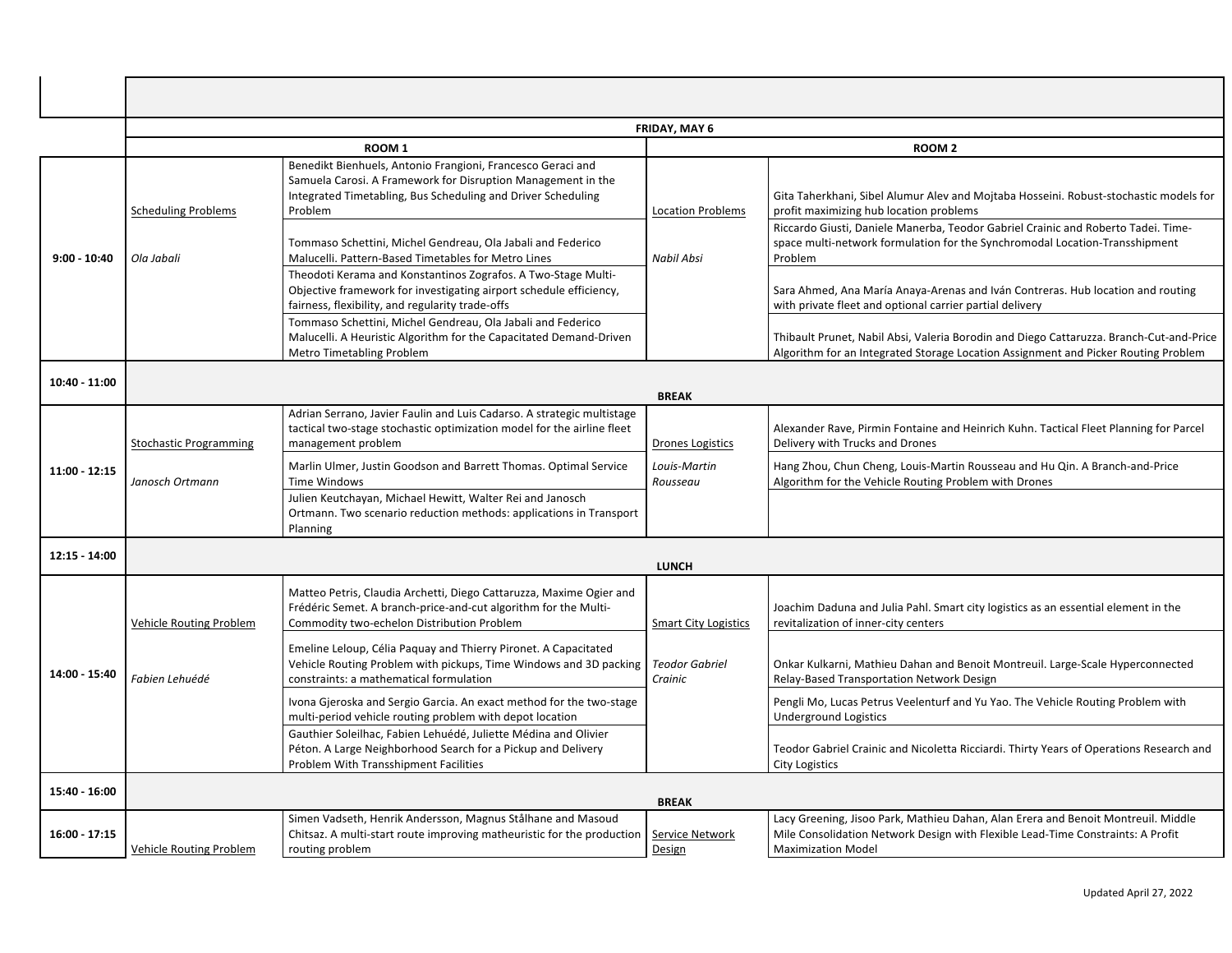|  | Jorae Mendoza | Daniele Manerba, Renata Mansini, Sandra Ulrich Ngueveu and<br>Roberto Zanotti. A Piecewise Linear Bounding Approach for the<br><b>Continuous Pollution Routing Problem</b><br>Jorge E. Mendoza, Nicolás Cabrera and Jean-François<br>Cordeau. Solving a large-scale park-and-loop technician routing<br>problem: the case of a public utility | Mike Hewitt | Simon Belieres, Mike Hewitt, Nicolas Jozefowiez and Frederic Semet. Meta Partial<br>Benders Decomposition for the Logistics Service Network Design Problem |
|--|---------------|-----------------------------------------------------------------------------------------------------------------------------------------------------------------------------------------------------------------------------------------------------------------------------------------------------------------------------------------------|-------------|------------------------------------------------------------------------------------------------------------------------------------------------------------|
|--|---------------|-----------------------------------------------------------------------------------------------------------------------------------------------------------------------------------------------------------------------------------------------------------------------------------------------------------------------------------------------|-------------|------------------------------------------------------------------------------------------------------------------------------------------------------------|

|                 | <b>SUNDAY, MAY 8</b>            |                                                                                                                                             |                               |                                                                                                                                                                                      |
|-----------------|---------------------------------|---------------------------------------------------------------------------------------------------------------------------------------------|-------------------------------|--------------------------------------------------------------------------------------------------------------------------------------------------------------------------------------|
|                 | ROOM <sub>1</sub>               |                                                                                                                                             | ROOM <sub>2</sub>             |                                                                                                                                                                                      |
|                 | <b>Electric vehicle Routing</b> | Ece Naz Duman, Bülent Çatay and Duygu Taş. Solving the Electric<br>Vehicle Routing Problem with Time Windows Using Pulse Algorithm          | <b>Humanitarian Logistics</b> | Alfredo Moreno, Valérie Bélanger, Marilene Cherkesly and Marie-Ève Rancourt.<br>Evacuation network design under traffic congestion                                                   |
|                 | <b>Barrett Thomas</b>           | Yue Su, Nicolas Dupin and Jakob Puchinger. A Column-generation-<br>based heuristic for the Electric Autonomous Dial-a-Ride Problem          | Marie-Ève Rancourt            | Rosemarie Santa González, Teodor Gabriel Crainic, Marie-Eve Rancourt and Marilene<br>Cherkesly. The Stochastic Prize Collection Problem                                              |
| $10:30 - 12:10$ |                                 | Maria Elena Bruni and Ola Jabali. The Electric Vehicle Routing with a<br>Charge-Up-to Policy                                                |                               | Roberto Aringhieri, Sara Bigharaz, Davide Duma and Alberto Guastalla. Evaluating<br>different fairness modelling approaches in Post Disaster Ambulance Routing                       |
|                 |                                 | Sara Reed, Ann Campbell and Barrett Thomas. Impact of<br>Autonomous Vehicle Assisted Last-Mile Delivery in Urban to Rural<br>Settings       |                               | Jessica Rodriguez-Pereira, Burcu Balcik, Gilbert Laporte and Marie-Ève<br>Rancourt. Collaborative logistics network design for disaster preparedness and cost-<br>sharing mechanisms |
| 12:10-14:00     |                                 |                                                                                                                                             | <b>LUNCH</b>                  |                                                                                                                                                                                      |
|                 | <b>Terminal Management</b>      | Alastair Main, Dario Pacino and Filipe Rodrigues. The Dynamic<br>RORO Stowage Planning Problem                                              | Last Mile Logistic            | Minakshi Punam Mandal and Claudia Archetti. A Decomposition Approach to Last-Mile<br>Delivery Using Public Transportation Systems                                                    |
|                 | Alejandro Toriello              | Baptiste Coutton, Dario Pacino, Martin Philip Kidd, Klaus Holst and<br>Stefan Guericke. The Multi-Class Constrained Bin PackingProblem      | Simona Mancini                | Davide Croci, Ola Jabali and Federico Malucelli. The Fair p-Median Problem                                                                                                           |
| 14:00 - 15:40   |                                 | Allyson Silva, Leandro C. Coelho, Maryam Darvish and Kees Jan<br>Roodbergen. Estimating optimal ABC zone sizes in manual<br>warehouses      |                               | Margaretha Gansterer and Simona Mancini. Bundle Generation for Last-Mile Delivery<br>with Occasional Drivers                                                                         |
|                 |                                 | Ignacio Erazo and Alejandro Toriello. Submodular Dispatching                                                                                |                               |                                                                                                                                                                                      |
| 15:40 - 16:00   |                                 |                                                                                                                                             | <b>BREAK</b>                  |                                                                                                                                                                                      |
| 16:00 - 16:50   | Vehicle Routing Problem         | Manuel Trotta, Claudia Archetti, Dominique Feillet and Alain<br>Quilliot. Pickup and delivery problems with autonomous vehicles on<br>rings | Physical Internet             | Khalil Jharni, Mustapha Hlyal and Jamila El Alami. Physical Internet: Success factors by<br>analogy                                                                                  |
|                 | Jeffrey Ohlmann                 | Sara Stoia, Demetrio Laganà, Jeffrey Ohlmann. A stochastic and<br>dynamic pickup and delivery problem with time dependent travel<br>times   | Mathieu Dahan                 | Jingze Li, Benoit Montreuil, Mathieu Dahan and Miguel Campos. Trucker-sensitive<br>Hyperconnected Relay-based Transportation: An Operating System                                    |
| $18:00 -$ ()    |                                 |                                                                                                                                             | <b>GALA DINNER</b>            |                                                                                                                                                                                      |